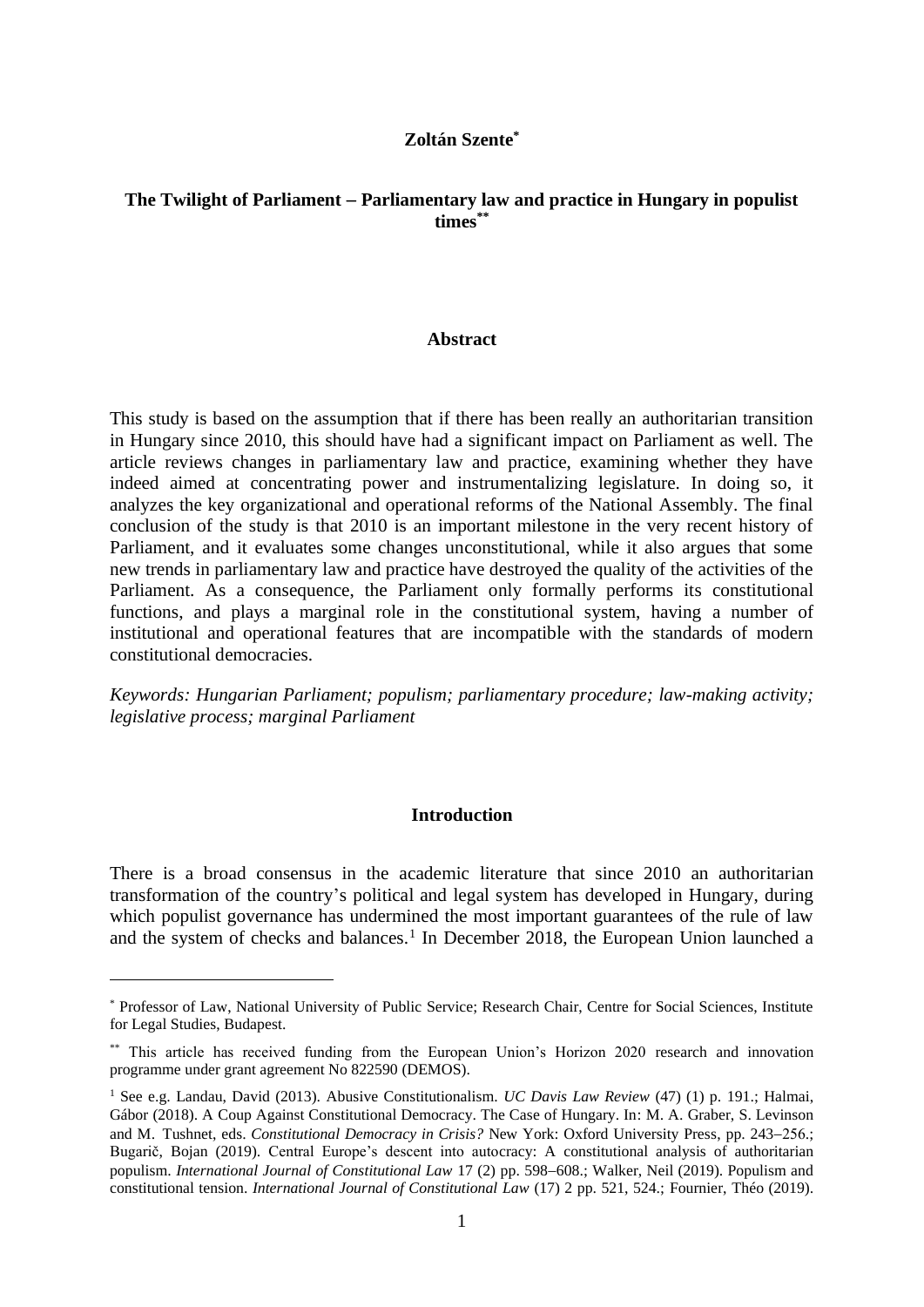procedure under Article 7 of the Treaty on European Union to examine whether the rule of law in this Member State was indeed under a systemic threat.<sup>2</sup>

If nationalist populism is really in power in Hungary which has had a constitution-making parliamentary majority since 2010 (except between 2015 and 2018), then it is a plausible presumption that the authoritarian transition should have affected the institution of the Parliament too. The government majority adopted so comprehensive constitutional and legal reforms that would have been unthinkable without the involvement of the National Assembly (*Országgyűlés*). Therefore, it can be assumed that significant changes have taken place in the functioning of the Parliament in the last decade, in line with the concentration of power in the consecutive governments of Viktor Orbán, reducing the role of the legislature in the powersharing system. In this study, I will discuss only the most important changes in the parliamentary law and practice, i.e. the analysis will not be exhaustive, but it is not necessary, anyway; a review of basic organizational and operational characteristics is sufficient to confirm or refute this hypothesis.

It is to be noted that the right-wing government coalition gained on overwhelming majority in all three parliamentary elections held since 2010, and unscrupulously exploited its unlimited power. During 2011, it amended the previous Constitution a total of 12 times, then adopted a new Fundamental Law in the same year (which it has changed eight times since then) and essentially restructured the entire legal system.

## **1. Organisational changes**

#### *1.1. The plenum*

The National Assembly remained a unicameral parliament despite raising the idea of establishing a corporatist-type second chamber on several occasions, and the 2011 Fundamental Law was significantly influenced by the nostalgy for the so-called ʻhistorical constitution' being in effect before the end of the World War II, which would also have led to the restoration of a bicameral parliament. In the end, the rejection of bicameralism was probably driven by political considerations.

The number of Members of Parliament decreased from 386 to 199 from the beginning of the parliamentary term in 2014. This was not only a symbolic step (symbolizing that the state was saving on itself) rationalising also parliamentary debates, but could also result in political gains, as it was obviously a popular measure, and more importantly, it made it easier to maintain discipline for smaller parliamentary groups. Nonetheless, while the committees' membership has not changed significantly, the reduction in the overall number of MPs has not in itself increased the efficiency of parliamentary work.

From rhetoric to action, a constitutional analysis of populism. *German Law Journal* 20 (3) pp. 363-381.; Blombäck Sofie (2020). Populism as a Challenge to Liberal Democracy in Europe. In: A. Bakardjieva, E. N. Bremberg, A. Michalski, L. Oxelheim, eds., *The European Union in a Changing World Order. Interdisciplinary European Studies.* Cham: Palgrave Macmillan, p. 237.

<sup>&</sup>lt;sup>2</sup> European Parliament resolution of 12 September 2018 on a proposal calling on the Council to determine, pursuant to Article 7(1) of the Treaty on European Union, the existence of a clear risk of a serious breach by Hungary of the values on which the Union is founded [\(2017/2131\(INL\).](https://oeil.secure.europarl.europa.eu/oeil/popups/ficheprocedure.do?lang=en&reference=2017/2131(INL))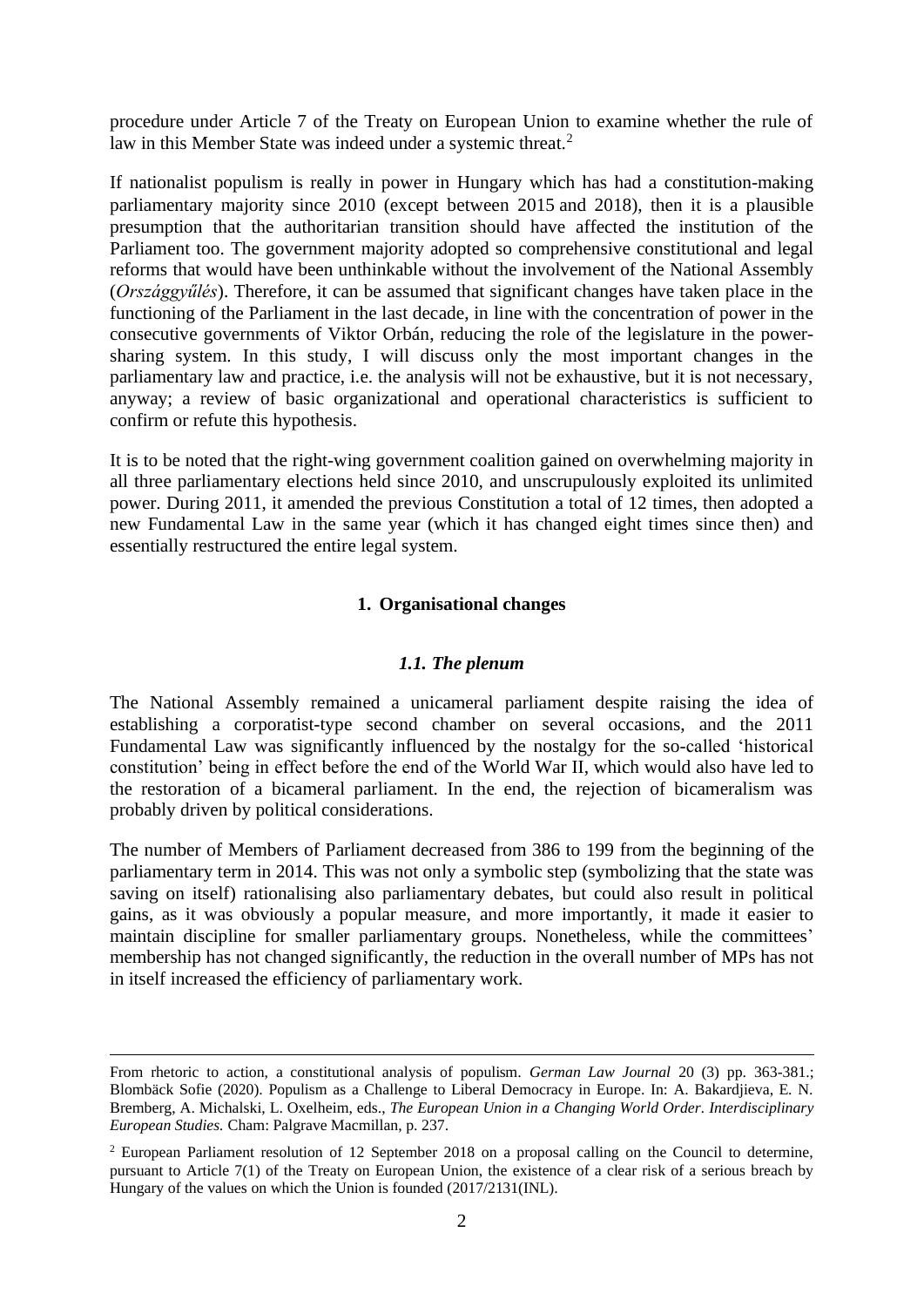The changes of the electoral system were more significant in their effects, the analysis of which, however, would go far beyond the scope of this study. Yet, it is important to highlight that the anomalies related to the fairness of the general elections<sup>3</sup> could contribute to the presumed decrease in the legitimacy of the Parliament, and the blatant disproportionality of the electoral system significantly distorted the representative nature of the Hungarian legislature. The preferential parliamentary representation of nationalities was introduced in 2011, but only in 2018 was a nationality able to take advantage of this opportunity, when a German nationality representative came into the Parliament, who is, in reality, a loyal supporter of the governing parties.

Although the plenary session of the deputies should be the decision-making body of the Parliament, it plays merely a formal role in Hungary; in the legislative process, due to special procedural rules some of which are unusual in constitutional democracies, it does not have the opportunity to have a substantial influence on the content of laws, but in fact, it automatically adopts bills submitted by the Government or pro-government deputies, while oppositioninitiated proposals are usually ignored.

Owing to the traditionally highly centralized and disciplined parliamentary faction of the leading ruling party, Fidesz, and the divided and opportunistic opposition, Parliament does not exercise its oversight function over the Executive power at all. Perhaps the most striking example of this is the emergency situation introduced in March 2020, when the Parliament, in a seriously unconstitutional manner, 4 simply resigned its constitutional obligation to continuously monitor the emergency decrees of the Government throughout the special legal order.

The plenary of the National Assembly is also very poorly able to fulfill its function of being a forum for discussing public affairs. This is significantly hampered by the limited publicity of the parliamentary work, the pro-government propaganda in the public media and the hostility between government and opposition MPs, which has a very negative effect on the quality of parliamentary speech.

It is a special feature of the plenary session of the Hungarian Parliament that its competence is not exclusive. However, since the Parliament, according to its constitutional status, is a collegial body of the legislature, whose members individually do not have any powers, it upsets the internal logic of parliamentary law if any body of the National Assembly itself exercises any kind of legislative powers. The legislature power is indivisible in a unitary state, and, due to the principle of the separation of powers, the Parliament may not be authorized to exercise executive powers. However, according to an act of Parliament, its standing committees may have the powers specified in the Fundamental Law or or an act, as was the case when in 2012 the Parliament authorized the Economic Committee (until 2017) to select private companies to sell the so-called ʻsettlement bonds'. The activities of this committee, due to its intransparent operation, were surrounded by suspicions of corruption, which obviously did not increase the prestige of the Parliament.

<sup>&</sup>lt;sup>3</sup> See in details, Hungary parliamentary elections 6 April 2014 OSCE/ODIHR Limited Election Observation Mission Final Report, OSCE Office for Democratic Institutions and Human Rights, Warszaw, 11 July 2014.; Hungary parliamentary elections 8 April 2018 OSCE/ODIHR Limited Election Observation Mission Final Report, OSCE Office for Democratic Institutions and Human Rights, Warszaw, 27 June 2018.

<sup>4</sup> See Zoltán Szente (2020). A 2020. március 11-én kihirdetett veszélyhelyzet alkotmányossági problémái. *Állam- és Jogtudomány* LXI (3). pp. 115−139.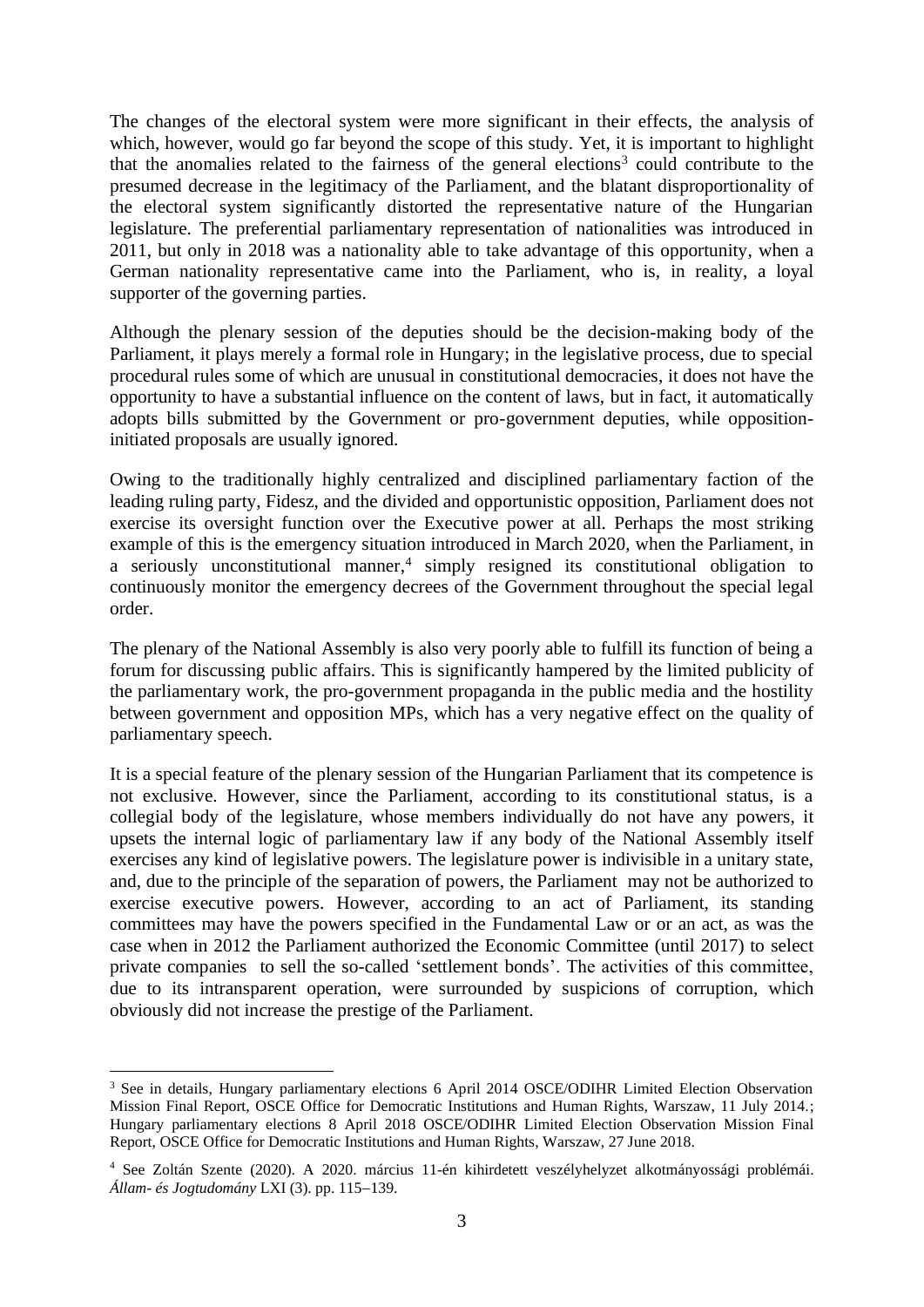Overall, it is not surprising that the Hungarian National Assembly is often seen in constitutional scholarship as a "rubber-stamp" parliament.<sup>5</sup>

#### *1.2. The parliamentary committees*

#### *1.2.1. The Legislative Committee as an essentially anti-parliamentary body*

Since 2010, significant changes have taken place in the committee system of the National Assembly. One of the most important organisational changes was the establishment of the Legislative Committee, which became a key player in the legislative process. This in itself can be seen merely as a technical change (there are similar committees of major importance in other countries too), but this committee playes a role in law-making that is unparalleled in constitutional democracies. In essence, it is not a technical body or the guardian of constitutionality of legislation, as in some northern European countries, but a watchdog of the parliamentary majority that plays an effective political filtering role in the whole process. Although the regular committee stage is already suitable for eliminating bills or amendments that are undesirable for the government majority, this body acts as a kind of legislative supercommittee, which may supersede even the majority opinion of the competent standing committee, and it prepares a single package of all preferred amending motions as well as the consolidated text of the bill (combined with the supported modifications). In practice, the Legislative Committee makes the involvement of the plenary in the legislative process almost entirely formal. In fact, this committee is a kind of "small parliament" that usually performs the tasks of a plenary session behind closed doors; decide on amendments to the original bills and the final text of the law to be passed. The plenary has no opportunity to discuss in detail the package of modifications and the bill presented to it by this committee; it may adopt or reject only in their entirety, whatever they contain.

#### *1.2.2. The non-existent committees of inquiry*

In Hungary, the committees of inquiry have never performed the function for which this institution was originally established, i.e. to oversight the activity of Executive power by examining specific cases within the scope of the Government's accountability. So far, there has been no real benefit from the work of any committee of inquiry, and their operation has generally been part of political struggles. Between 1990 and 2010, the establishment of a committee of inquiry was initiated more than a hundred times in the Parliament, but only 25 were set up, more than half of which closed their work without making a final report, and only six of the committee's reports were adopted by the National Assembly. It occured for the first time during the first Orbán Government (1998-2002), that Parliament established only committees of inquiry proposed by the government majority. The same was the permanent practice after 2010, and since then all committees of inquiry have been used as an instrument of political campaigns against the opposition.

## *1.2.3. The standing committees as the instruments of the government majority*

In principle, the role of the standing committees has increased, as since 2014 the second reading of bills has been carried out not by the plenary session of the Parliament, but by the appointed committee. However, as we have seen, the Legislative Committee has full control

<sup>5</sup> See e.g. Scheppele, Kim Lane (2018). Autocratic Legalism. *The University of Chicago Law Review* 85 (2) p. 552.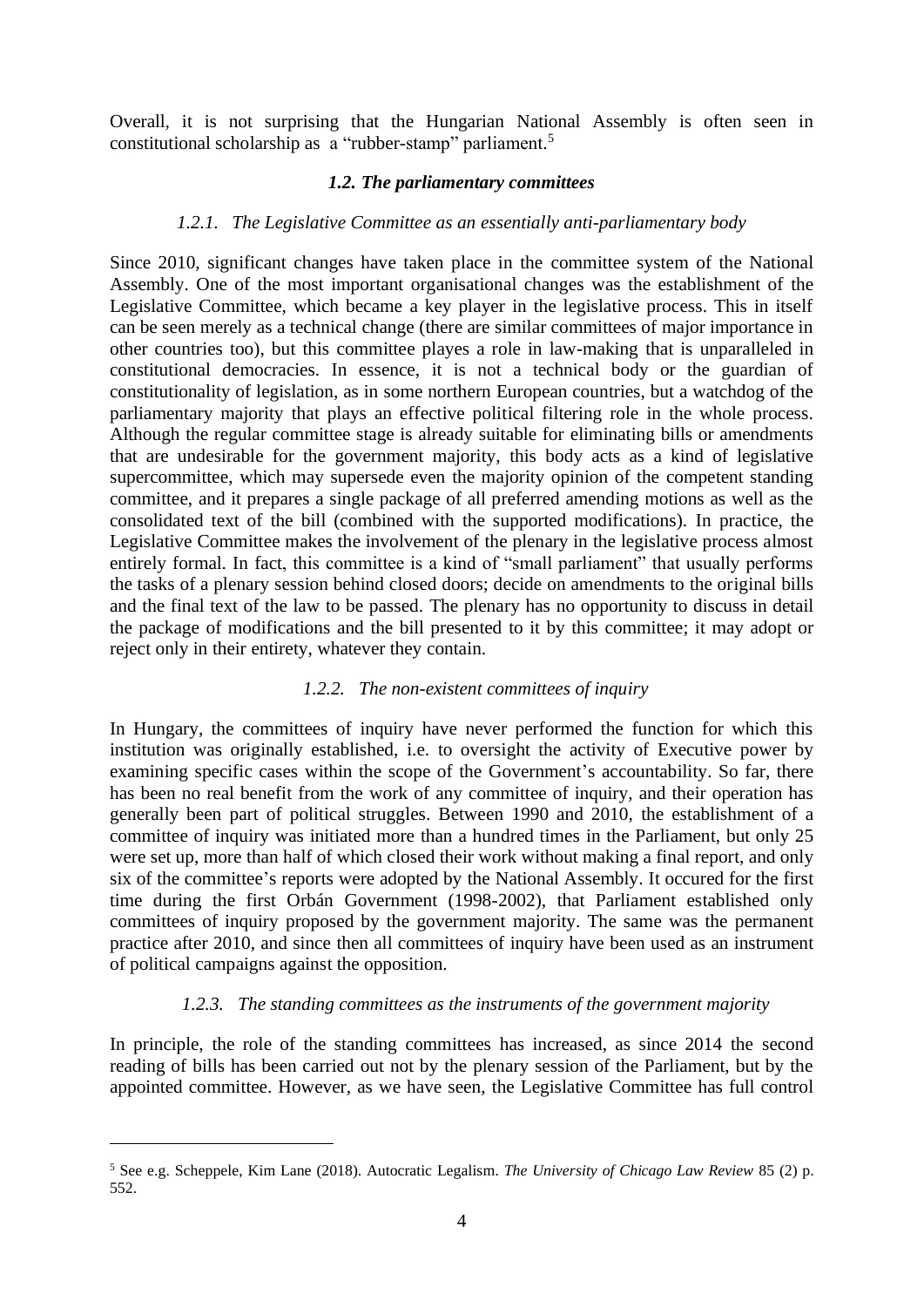over the whole procedure, so in reality the new role of standing committees does not serve to improve the quality of legislation but to diminish the influence of the plenary. But often the committees do not function properly as well. A good example of this is the activity of the adhoc committee nominating the members of the Constitutional Court. One of the first acts of the new government majority in 2010 was to replace the previous nomination system of constitutional judges based on the compromise between the government majority and the opposition with a new selection method in which the relevant parliamentary committee is composed in proportion to the members of the parties represented in Parliament, ensuring that the government party MPs can nominate alone, without the approval of the opposition deputies, which made the membership of the Court a part of political spoil system. Accordingly, the renewed nomination committee has performed only administrative tasks, making the whole process a partisan selection procedure.

# *1.3. The officials of the National Assembly*

In Hungary, the position of the Speaker of the Parliament is a part of the political spoils system, and so far, a leading politician of the major government party has always been appointed for this office. Nevertheless, according to the Rules of Procedure, the Speaker is obliged to chair plenary sessions impartially, and in this position he or she does not represent his/her own party, but the entire legislature. However, the current Speaker, who has held this position since 2010, has repeatedly made extremist and abusive statements about the parliamentary opposition, often chairing parliamentary sittings in a manifestly biased manner, such as applying parliamentary disciplinary sanctions almost exclusively to opposition members.

Other parliamentary officials have only insignificant practical role, such as the so-called "first officer of the National Assembly" which position had existed in the interwar period, and was restored in 2013 without exact function.

# *1.4. Restricting the opposition rights* <sup>−</sup> *changes of the MPs' legal status*

Since 2010, the changes of the legal status of MPs has mainly aimed at limiting opposition rights, such as the new disciplinary rules. The modernization of parliamentary disciplinary law has long been necessary because previous rules were incomplete and contingent. These rules have introduced certain new disciplinary sanctions like fines, the suspension of MPs' rights and the expulsion from the sitting day. Among them, the more severe disciplinary sanctions were used as political weapons against opposition MPs, such as fines or exclusion from the sitting day.

In 2014, an amendment to the Act on National Assembly introduced a rule prohibiting deputies from "holding a demonstration by material, image or sound media" in plenary or committee sittings of the Parliament. This regulation, as well as the parliamentary usage developed within its framework, is clearly in conflict with the case law of the European Court of Human Rights.<sup>6</sup>

<sup>6</sup> ECtHR, Case of *Karácsony and Others v. Hungary* (Application no. [42461/13](https://hudoc.echr.coe.int/eng#{%22appno%22:[%2242461/13%22]}) and 44357/13); ECtHR, Case of *Szél and Others v. Hungary* (Application no. [44357/13\)](https://hudoc.echr.coe.int/eng#{%22appno%22:[%2244357/13%22]}); ECtHR, Case of *Szanyi v. Hungary* (Application no. 35493/13).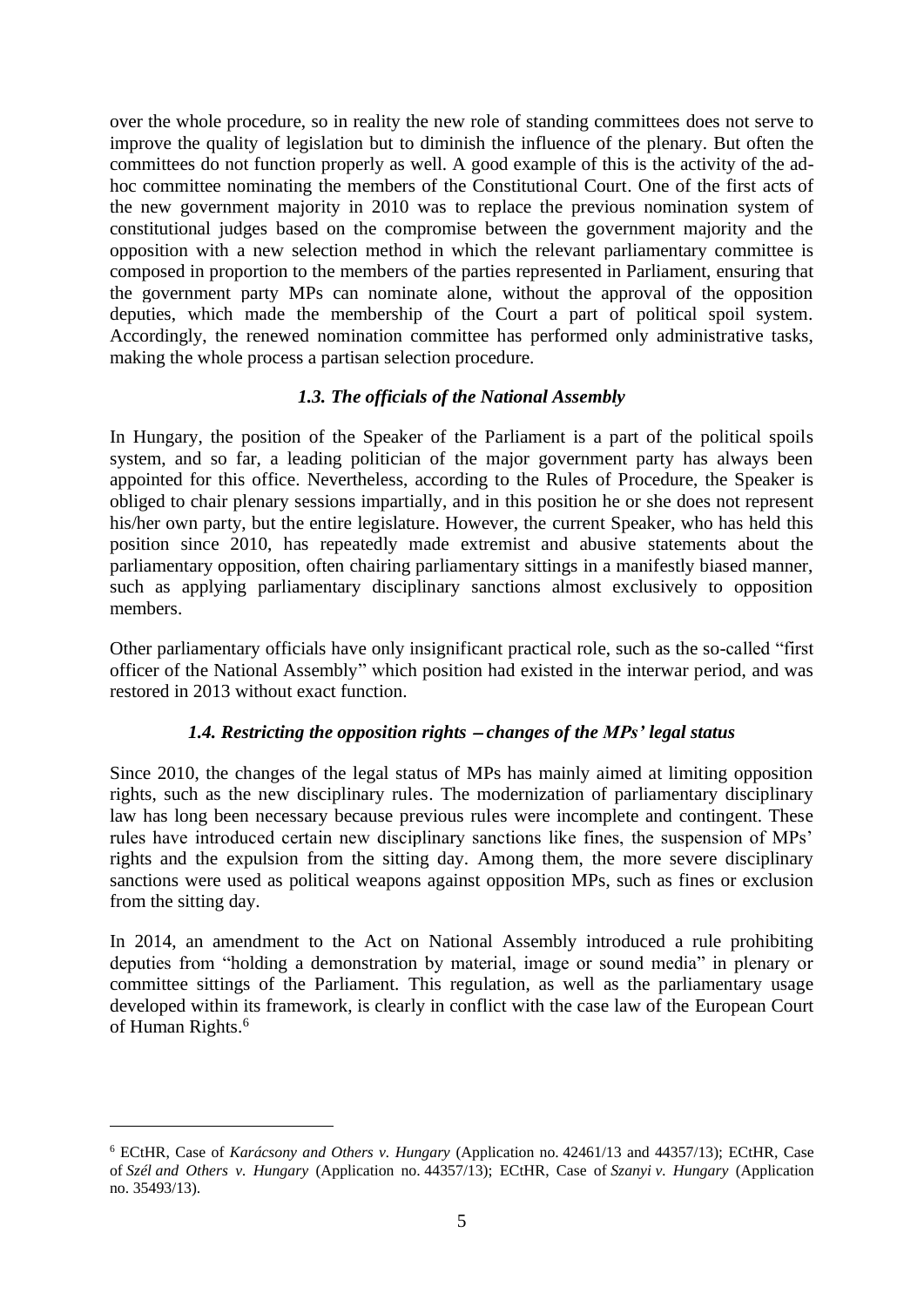The restrictions of access to public interest data (by imposing fees for data provision and extending its deadline) as well as the restriction of the right of the MPs to enter public institutions have also resulted in the limitation of the opposition rights. From 2020, MPs can request information only from the heads of public bodies in a "pre-agreed manner", but these requests recently have often been rejected. The antecedent of these restrictions was that some opposition MPs wanted to make a statement on public television in December 2018 on the new amendment to the Labor Code. However, several of them were forcibly removed from the building by the security guards next morning, and several other members were prevented from entering the building late at night. Nevertheless, despite the obvious and serious violation of MP's rights, the Prosecutor's Office not only rejected the complaint made by the MPs concerned, but launched a criminal proceeding against them. In doing so, the Prosecutor's Office openly made a stand for the offenders, as several video and audio recordings were published that the security guards of the public TV's headquarters used violance against several Members of Parliament, albeit their rights to enter into, stay in, and on-site inspection of the public institutions were provided by the Act on the National Assembly. Despite all these events, the Parliament did not investigate the case, but instead it restricted the rights of its own members in the manner mentioned above. The ex-post restriction on access to public institutions was a tacit acknowledgment that there had been no legal basis for action against the MPs.

At the end of 2019, the National Assembly tightened also the regulations of parliamentary factions. The right of deputies to join parliamentary groups has been restricted since the democratic transition, even though it is a clear violation of the principle of free mandate. In the early 1990s, it could be argued that such a restriction was necessary for stabilizing the party system that was undeveloped at the very beginning of the democratization process. However, the maintenance of these restrictions today serves only current political interests that break the logic of parliamentarism. This regulation has become even more restrictive by prohibiting an MP who has left his or her political group from joining another parliamentary faction during his or her term of office, presumably in order to prevent a possible merger of opposition parties.

# **2. Changes in the Rules of Procedure of the Parliament**

# *2.1. Renewing standing orders*

In 2012, the Parliament renounced the unbroken tradition since 1848, according to which it adopts its standing rules in the form of a parliamentary resolution. The legal nature of standing rules is not a matter of principle, still, it is striking that the governing parties that are so eager to invoke respect for the historical constitution did not preserve even the few public law traditions that survived after 1945.

Since 2012, the procedural rules of the Parliament have been contained in two sources of law of different levels and nature: on the one hand, the Cardinal Act<sup>7</sup> on the National Assembly,<sup>8</sup> and on the other hand a parliamentary resolution on standing orders.<sup>9</sup> The reason for the

 $7$  Cardinals act is a form of acts of Parliament to be adopted by a two-thirds majority.

<sup>8</sup> Act XXXVI of 2012.

<sup>9</sup> Parliamentary Resolution 10/2014. (II. 24.).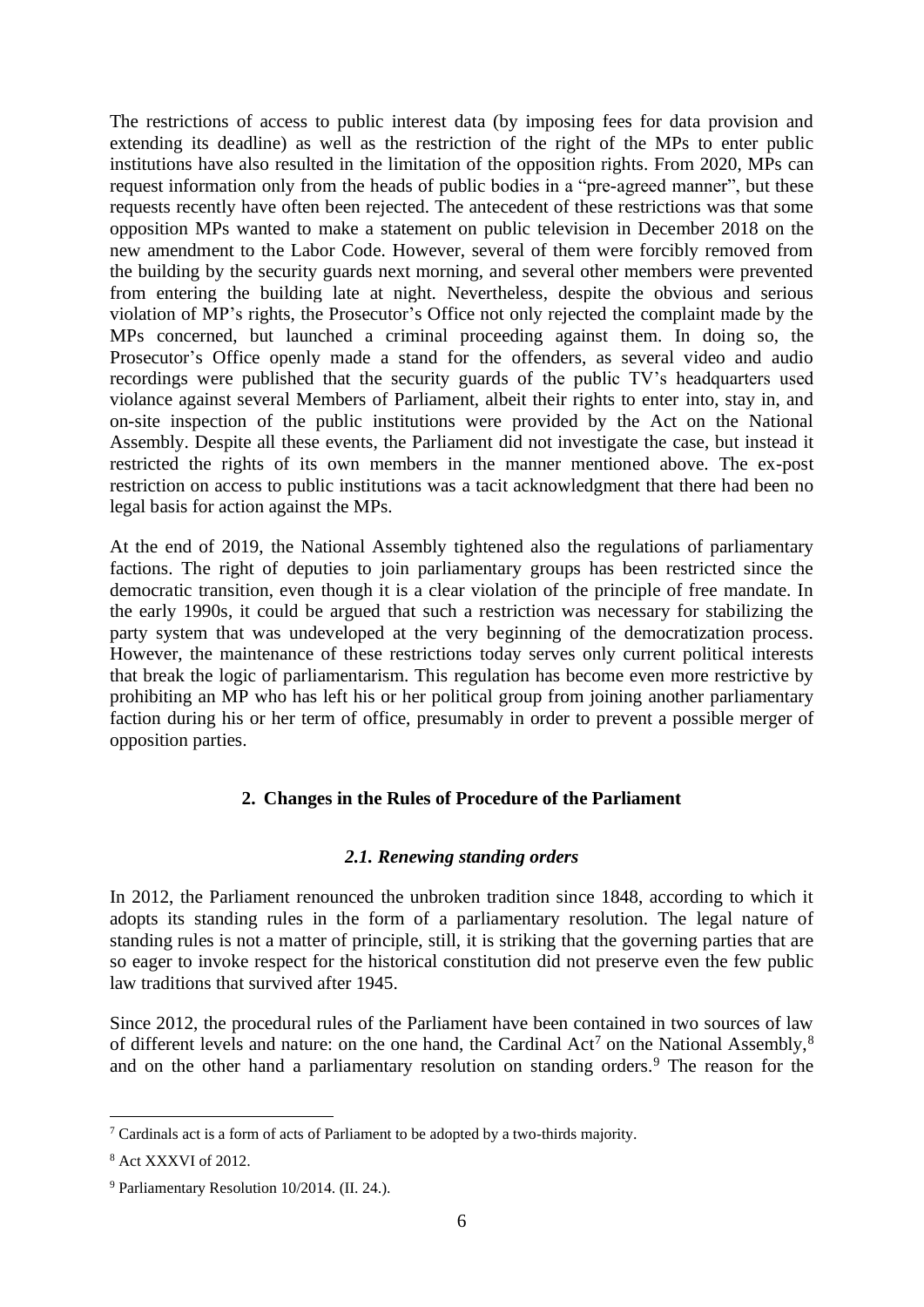splitting of the operating rules was that the standing orders should comprise provisions which concern not only the rules of procedures of the legislature, but also provisions which may affect the rights of others (as the quasi-police power of the Speaker over the visitors of plenary sittings) or other special legal relations (such as the use of the name and symbol of the National Assembly), which therefore require legal regulation, while the classical (internal) organizational and operational rules can still be laid down in a parliamentary resolution. Yet the distribution of standing orders failed in a consistent manner; the Act contains a number of provisions regulating the internal organization and procedures of the Parliament.

## *2.2. Formalizing legislative process*

## *2.2.1. General frameworks*

Constitutional standards for law-making have been significantly abated since 2010, but in reality they have never been too strict. While in the euphoria of its formative years, the Constitutional Court declared emphatically that "procedural guarantees derive from the principles of the rule of law and legal certainty" and that "valid legislation can only be created by following the rules of formal procedure"<sup>10</sup> and, a couple of years later it also stated that "a formally erroneous legislative procedure − on the basis of an appropriate motion − will in future give rise to its retroactive annulment on the day the law is promulgated",  $11$  these principles have never been fully applied in practice. The Constitutional Court very early started to consider it permissible if certain procedural rules were not complied with by the Parliament during the legislative process, even if the statutory rules required them (such as the involvement of the stakeholders in the law-making) and later, by creating the concept of "invalidity under public law", it declared in principle that only "a serious procedural irregularity" may lead to unconstitutionality, that is those procedural errors "which cannot be remedied otherwise than by the annulment of the law".<sup>12</sup> In fact, the Court has always declared the legislative procedure unconstitutional only if it violated a procedural rule directly prescribed by the Constitution.<sup>13</sup> Overall, this practice of the Constitutional Court has lessened the constitutional requirements of law-making process, and has remained unbroken to this day.<sup>14</sup>

After such prehistory, it was not surprising that since 2010 the legislative process has become more and more informal, the fulfillment of legislative requirements has become more flexible, although in principle the legislative omnipotence of the constitution-making majority would have justified stricter compliance with these requirements.

# *2.2.2. The transfer of second reading of the bills from the plenary to committees*

Among the parliaments of European countries, Hungary is the only one where the main decision-making body of the legislature, the plenary sitting of MPs does not have the

<sup>&</sup>lt;sup>10</sup> Decision 11/1992. (III. 5.) of the Constitutional Court.

<sup>&</sup>lt;sup>11</sup> Decision 29/1997. (IV. 29.) of the Constitutional Court.

<sup>&</sup>lt;sup>12</sup> Decisions 3/1997. (I. 22.), 29/1997. (IV. 29.), 52/1997. (X. 14.) of the Constitutional Court.

<sup>&</sup>lt;sup>13</sup> Decision 39/1999. (XII. 21.) of the Constitutional Court.

<sup>14</sup> See e.g. Decisions 109/2008. (IX. 26.), 164/2011. (XII. 20.), 15/2019. (IV. 17.) of the Constitutional Court.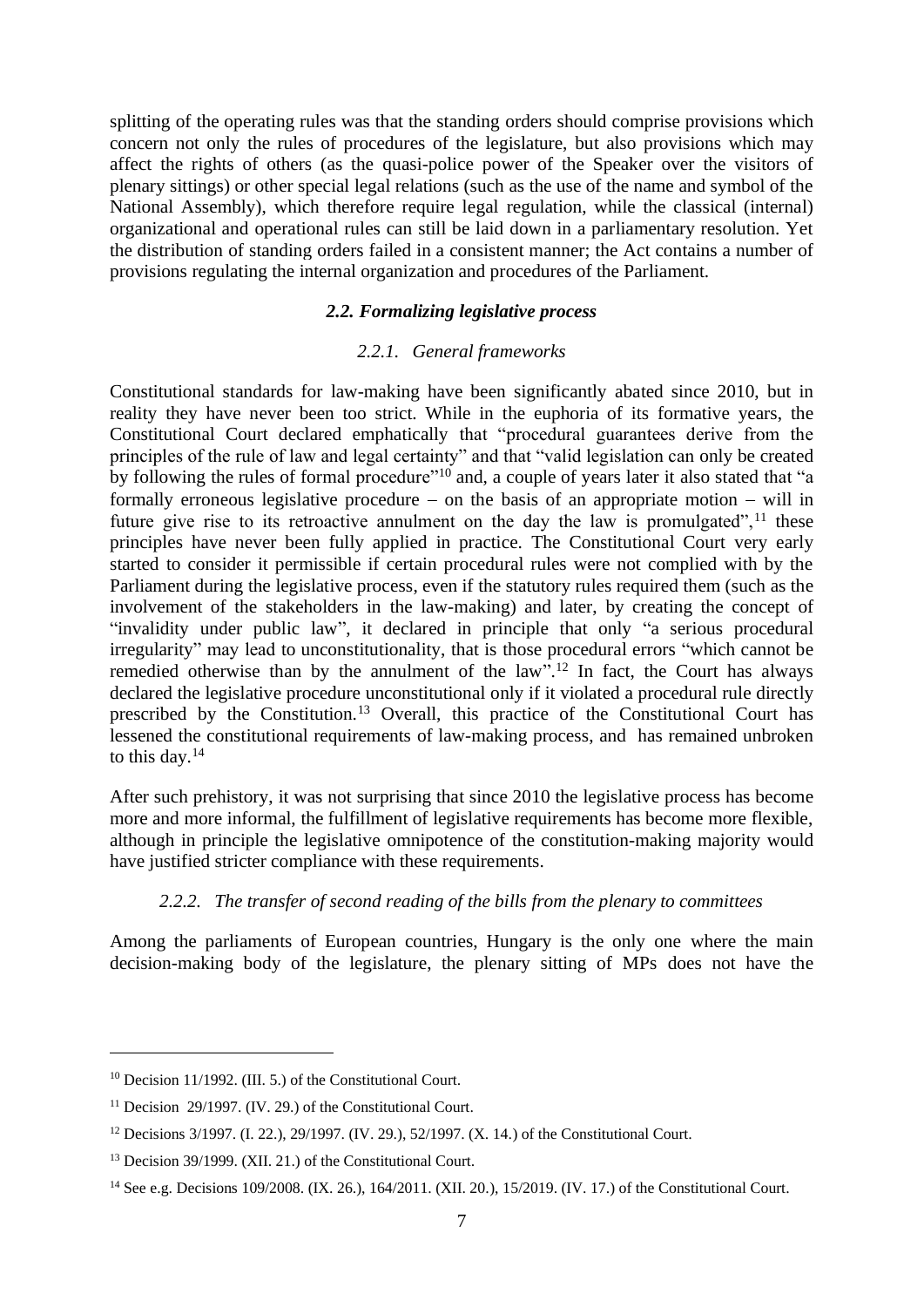opportunity for a second reading of legislative proposals. <sup>15</sup> In other words, Parliament does not have the power to discuss in detail the bills submitted to it, which means that it may not debate the individual motions. According to the procedural rules, the second reading of bills is carried out only by the standing committee appointed for that purpose. The Parliament can only discuss the compiled, unified proposal of amendments supported by the Legislative Committee. In this respect, the standing committees are no longer advisory bodies of the plenary, but substitute it. This set of rules essentially has made the National Assembly a rubber-stamp parliament, which has, in legal terms, the weakest legislative power in Europe.

Without any knowledge about the political context, it would be incomprehensible how a parliament could have accepted such a curtailment of its own prerogatives. When Parliament debated the proposals of the new standing orders in 2014, pro-government MPs argued that experience had shown that plenary debates were useless, ineffective and of low quality, and they gave way to fruitless political debates. No doubt, this was a very surprising argument in the national body of people's representation, whose main functions are to discuss public affairs and to display different political opinions.<sup>16</sup> As a matter of fact, if this argument were to be upheld, it would call into question the whole institution of parliament requiring that lawmaking should be a purely professional technical-administrative process. By contrast, the deprivation of the plenary of the second reading of bills seriously damages publicity of legislative activity. In addition, it seems to be unconstitutional if the Parliament has to decide on bills that could not be discussed in detail, even though the Fundamental Law confers the whole and undivided legislative power to the Parliament specifying the plenary sitting of MPs as its decision-making body. Parliamentary committees themselves are not representative bodies, and therefore they cannot replace the Parliament − their proper function is only to prepare the plenary debates.<sup>17</sup>

It is a necessary but not sufficient condition for the legitimacy of parliamentary laws that they be passed by democratically elected representatives of the people. An equally important requirement is that they must be the results of free deliberation reflecting the will of these representatives. However, if the National Assembly can discuss only the necessity and principles of bills in one reading without the opportunity to debate their specific provisons and amending motions submitted to them, this condition is hardly met.

## *2.2.3. Block voting*

The so-called block vote, which is the method of voting of bills logically fits to the exclusion of the second plenary reading. This voting method, which is mostly unknown among modern democracies or used only exceptionally, was introduced in 2014. Accordingly, the National Assembly may not vote on individual amendments submitted to bills, but may only adopt or

<sup>&</sup>lt;sup>15</sup> In other parliamentary systems, it is exceptionally possible not to hold a plenary debate before the committee stage of the legislative process. But usually, the bill shuttles between the plenary and the appointed committee. De Winter, Lieven, Government Declarations and Law Production (2004). In: H. Döring and M. Hallerberg, eds., Patterns of Parliamentary Behaviour. Passage of Legislation Across Western Europe. Farnham: Ashgate, p. 45.

<sup>16</sup> Proksch, Sven-Oliver and Slapin, Jonathan B. (2015). *The Politics of Parliamentary Debate. Parties, Rebels, and Representation.* Cambridge: Cambridge University Press, p. 17.

<sup>17</sup> Ismayr, Wolfgang (2008). Gesetzgebung in den Staaten der Europäischen Union im Vergleich (2008). In: W. Ismayr, ed., *Gesetzgebung in Westeuropa. EU-Staaten und Europäische Union*. Wiesbaden: VS Verlag für Sozialwissenscheften, p. 33.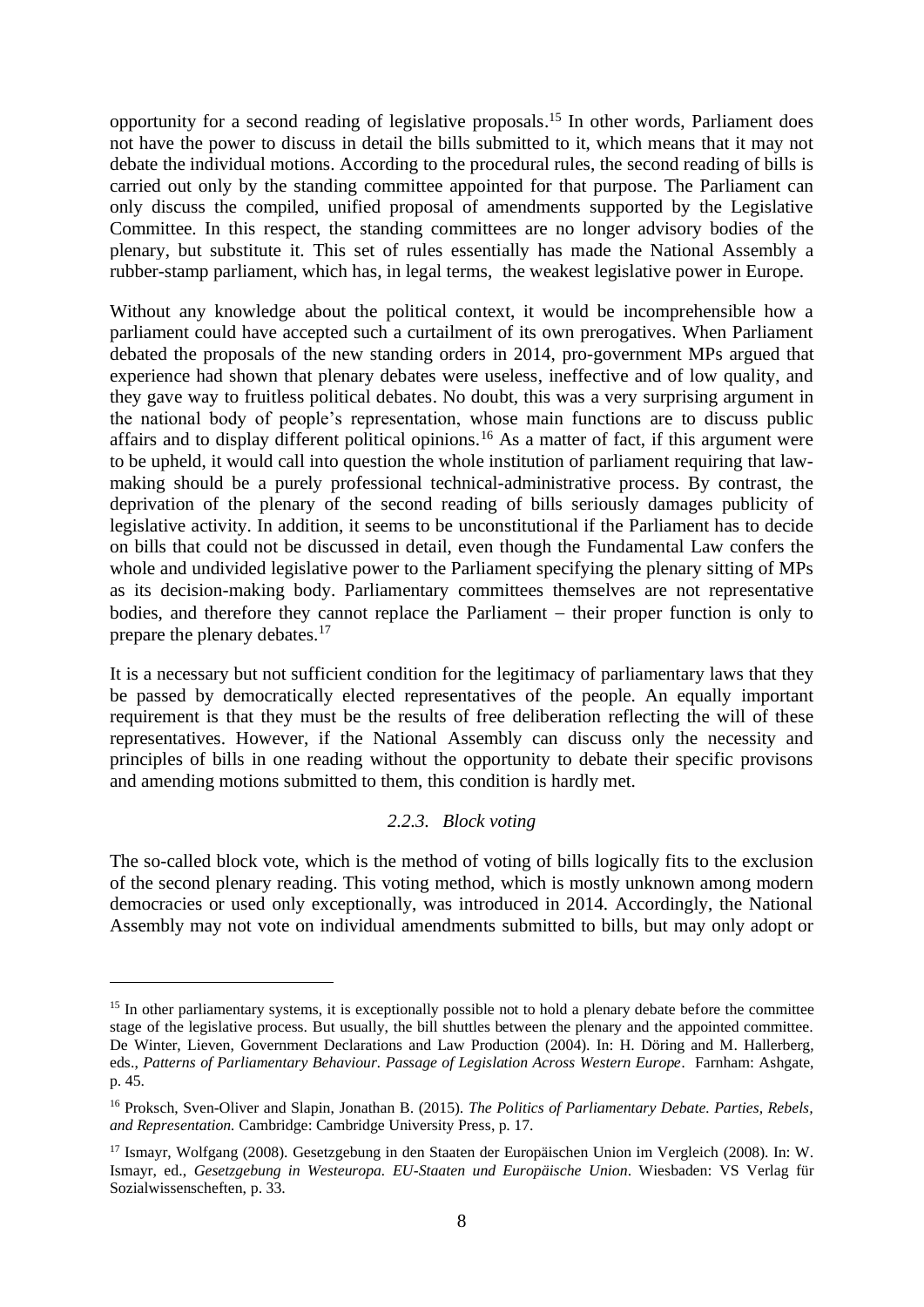reject a single package containing all the amendments supported by the Legislative Committee. The same is true of the legislative text, because Parliament can only vote *en bloc* on the whole text of the consolidated bill (i.e. completed by the supported amendments).

As I have pointed out, this voting method is applied very rarely in modern legislatures, and is used exceptionally in only a few countries, such as France (*vote bloqué*),<sup>18</sup> although its application tends to lead to heated political debates even there. There are two main reasons for not voting in this way in parliamentary procedures. First, this method is less democratic inasmuch as it prevents Parliament from controlling the whole legislative process (e.g. deciding on the amending motions). Since Parliament may approve or reject the whole text of the bills, it plays only a formal role that can hardly be considered a real legislative activity. The other reason is that the block vote greatly reduces the efficiency of the legislature, as the Parliament is unable to pass the legislative law in the form it considers the best one.

If MPs can only vote on the whole proposal, they will not be able to enforce their real preferences, but they are forced to cast a so-called strategic vote, avoiding the worst decision (e.g., the rejection of Government bills for government party MPs), rather than passing the best text of the law.<sup>19</sup> In such a procedure, it may even be the case that Parliament adopts such variation of the text (a combination of the original proposal and the amendments) which would not otherwise be adopted by any MP without the constraint of a strategic vote.

I think that both the deprivation of the decision-making body of the National Assembly to discuss the bills in detail, and the block voting of the bills are unconstitutional. According to the practice of the Constitutional Court, "the democratic rule of law" presupposed "democratically adopted procedural rules and decision-making in accordance with them",  $20$ and "the discussion of bills (including the deputies' freedom of speech)" was "highly important".<sup>21</sup> Even in 2011, the Court repealed an act of Parliament, because some of its provisions were enacted after the conclusion of the detailed debate, on the grounds that the Parliament thus had no opportunity to discuss the proposal on the merits.<sup>22</sup> In comparison, since 2014, all laws passed by the Parliament have been adopted in a procedure in which the Parliament did not have the opportunity to discuss their specific rules or to decide on them.

If the constitutional standards of legislative process that prevailed until 2011 were still applicable today, we would have to consider every pieces of parliamentary legislation adopted since 2014 unconstitutional.

# **3. Assessing the law-making activity of the Parliament since 2010**

<sup>&</sup>lt;sup>18</sup> Gicquel, Pierre AVRIL (2004). *Droit parlementaire*. <sup>3</sup><sup>e</sup>, Paris: Montchrestien, pp. 177–178.

<sup>19</sup> Rasch, Bjørn Erik (2000). Parliamentary Floor Voting Procedures and Agenda Setting in Europe. *Legislative Studies Quarterly* 25 (1) p. 6.

<sup>&</sup>lt;sup>20</sup> Decision 62/2003. (XII. 15.) of the Constitutional Court.

 $21$  Decision 12/2006. (IV. 24.) of the Constitutional Court.

<sup>22</sup> Decision 164/2011. (XII. 20.) of the Constitutional Court.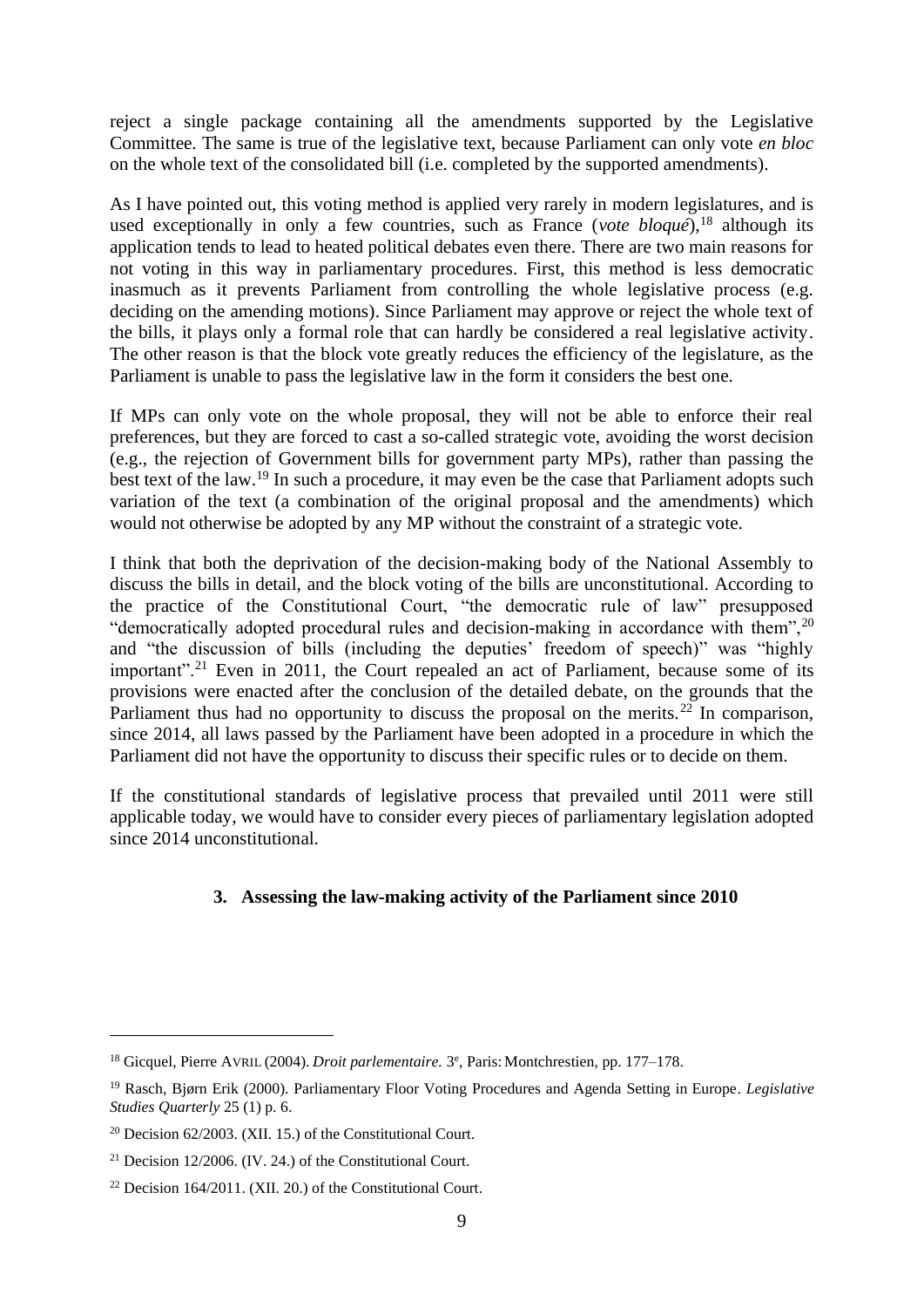Due to the high number of laws passed by it, the Hungarian Parliament is often referred to as a "law factory" type parliament (in which legislative activity dominates over the political debates and control of the Executive).

The in-depth transformation of the Hungarian legal system after 2010 was accomplished by a significant increase of the number of the laws passed by the Parliament; while a total of 589 laws were adopted in the 2006-2010 parliamentary term, 859 laws were passed during the next one (from 2010 to 2014), and then 730 between 2014 and 2018.

However, general experience shows that the quality of legislation has steadily deteriorated, as proved by the indicators used to measure it. Thus, for example, the proportion of amending laws adopted exponentially increased to 62.6% in the 2010-2014 cycle, compared to the otherwise unhealthily high rate of 55.3% during the previous Parliament. Although this was partly due to the comprehensive transformation of the previous legal system, if we take a look at the legislative performance of the three successive Orbán governments, we can observe that the new laws were increasingly aimed at changing the laws already adopted after 2010: in the term of 2014–2018, almost 70% of all laws were not new, but amendments to an earlier law. Overall, after 2010, far more laws were enacted in much less time (albeit to a lesser extent, this is also true of the "revolutionary" legislation for the 2010-2014 cycle).

The accelerated law-making was also facilitated by the exceptional and urgent procedures applied to the bills important to the Government, notably the merging of these two forms of procedures in 2012 (which, however, ceased in the next legislative term), which also allowed the final vote on a bill just after the day it was submitted to Parliament.

Beyond the increase in the number of laws, the preparatory (pre-parliamentary) phase of lawmaking process has often been significantly shortened. From 2010, the Government devoted far less energy than before to the preliminary consultation with the sakeholders and the social organisations on the Government bills, and often completely ignored it. It was a well-known technique that the deputies of the government parties submitted the bills to Parliament that otherwise had been prepared by the ministries or other central government agencies in order to circumvent the procedural requirements of the law-making process of Government bills. While in the parliamentary term of 2006-2010 80.64% of all adopted laws were submitted by the Government, approaching the 80-90 per cent that is usual in Western European parliaments,<sup>23</sup> and only eight per cent of them were proposed by MPs, during the term of office of the second Orbán government (between 2010 and 2014) only 66% of the adopted laws were submitted by the Government. Yet we do not have to infer the legislative failure of the Government, because 31% of the successful bills were proposed by government party deputies, who apparently submitted legislative proposals to the Parliament prepared by the Government. Nonetheless, it seems that this assistance of individual MPs was no longer needed between 2014 and 2018, when 77.4 per cent of successful bills came formally from the Government, but pro-government deputies still submitted no less then almost 20 per cent of the adopted laws.

It is worth noting that after 2010, the opposition has not had any influence over the legislative process: between 2010 and 2014, only three laws, whereas from 2014 to 2018, only one act

<sup>23</sup> Olson, David M. (1994) *Democratic Legislative Institutions. A Comparative View*. Armonk–New York– London: p. 84.; Brunner, Martin (2013). *Parliaments and Legislative Activity Motivations for Bill Introduction.* Wiesbaden: Springer, p. 9.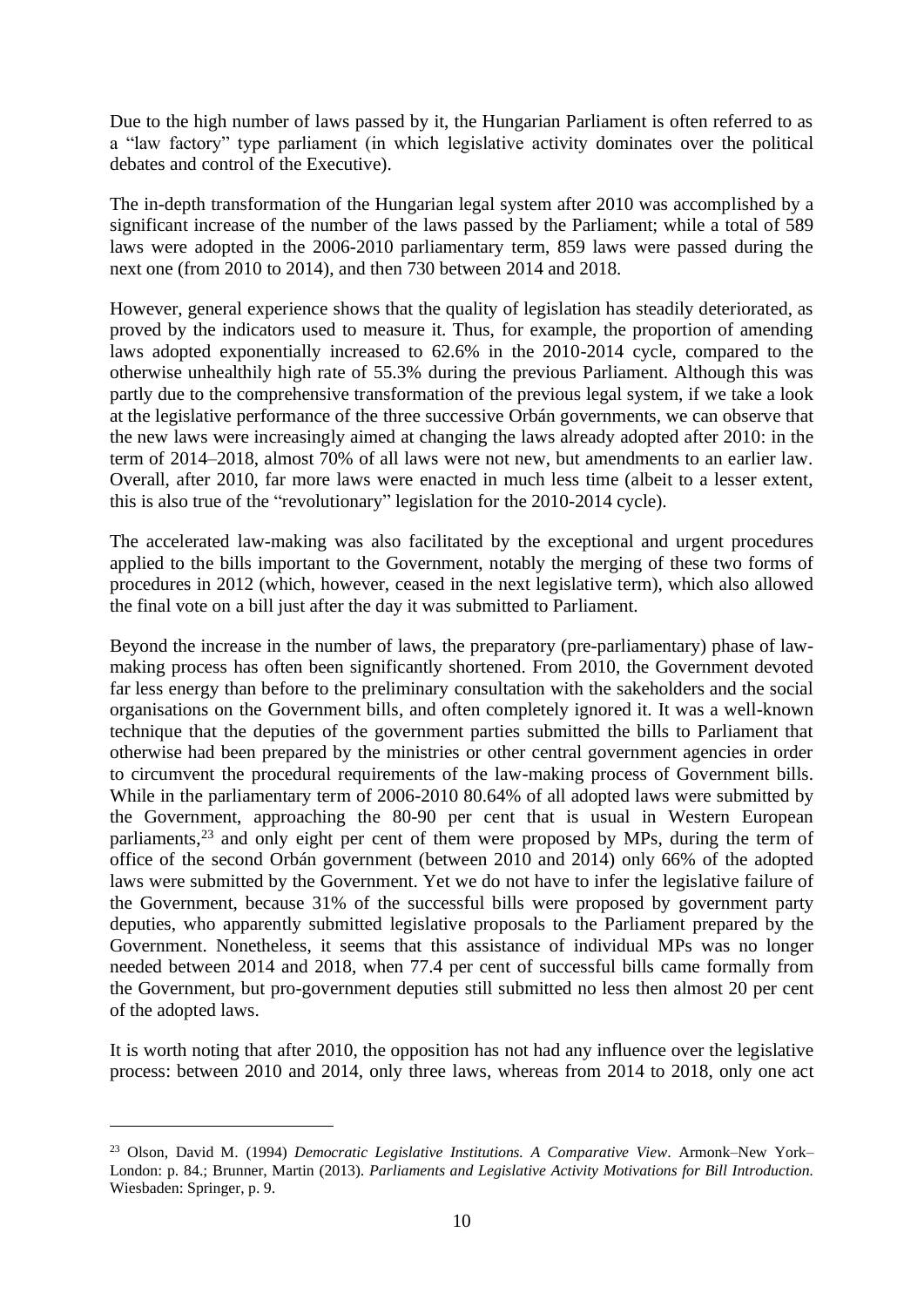were passed by the Parliament proposed by opposition MPs (as opposed to the 15 such laws adopted in the previous parliamentary term).

The quality of parliamentary law-making can be evaluated, nevertheless, not only indirectly based on quantitative data, but also through qualitative indicators.

Since 2010, for example, the number of so-called omnibus (in Hungarian terminology: "salad") laws has sharply increased. The codification technique, by which several laws on very different topics are modified by a single act of Parliament, is also known in other countries, and Hungary has had a tradition since the democratic transition. The Constitutional Court considered this kind of legislative solution permissible in 1995 only as an "inevitable exception".<sup>24</sup> The constitutional standards were later ligthened in this respect as well, however, the law-making method by which several laws had been amended by the Budget Act was declared unconstitutional. According to the Court, the Budget Act has a special constitutional status, and stated that the Parliament has to decide on the annual state budget in a single act in a manner separate from other laws.<sup>25</sup>

However, the requirement of legal certainty in Hungary has never been so important or strong as to impose a constitutional barrier to a practice that has satisfied different legislative needs by a single law, hiding certain unpopular or controversial provisions in such a composite statute, and making it difficult to keep up with legislative changes. A single piece of law in 2012, for example, amended 45 previous acts of Parliament having different subjects.<sup>26</sup> Another one, adopted in 2019, modified 78 statutes.<sup>27</sup> While a significant portion of these amendments were aimed at minor amendments to sectoral laws, this ominbus legislation actually included a partial judicial reform, which should obviously have been adopted in a separate law. The act on the consequences of the state of danger, declared following the coronavirus pandemic in 2020, was a real legislative monster consisting more than 400 articles: beyond the provisions that has perpetuated several transitional rules of the emergency situation, it has extended the powers of the Government.<sup>28</sup>

The significant decrease of the quality of law-making can also be illustrated by the statutes with different temporal effects; the provisions of a 2014 law, for instance, entered into force on nine different dates.<sup>29</sup>

The frequent adoption of "personalized laws", that is statutes tailored to individuals also seriously violates the integrity of law-making and the legal nature of the acts of Parliament. By its nature, a law is a normative act, that is, it is not a legal instrument for deciding a specific case. This is not only an analytical aspect of legal theory, but also an important constitutional requirement, as on the one hand, it clearly violates the principle of separation of powers if Parliament decides individual matters by law, and on the other hand, this practice

<sup>24</sup> Decision 42/1995. (VI. 30.) of the Constitutional Court.

<sup>&</sup>lt;sup>25</sup> Decision  $4/2006$ . (II. 15.) of the Constitutional Court.

<sup>26</sup> Act CCVIII of 2012.

<sup>27</sup> Act CXXVII of 2019.

<sup>28</sup> Act LVIII of 2020.

<sup>29</sup> Act XVI of 2014.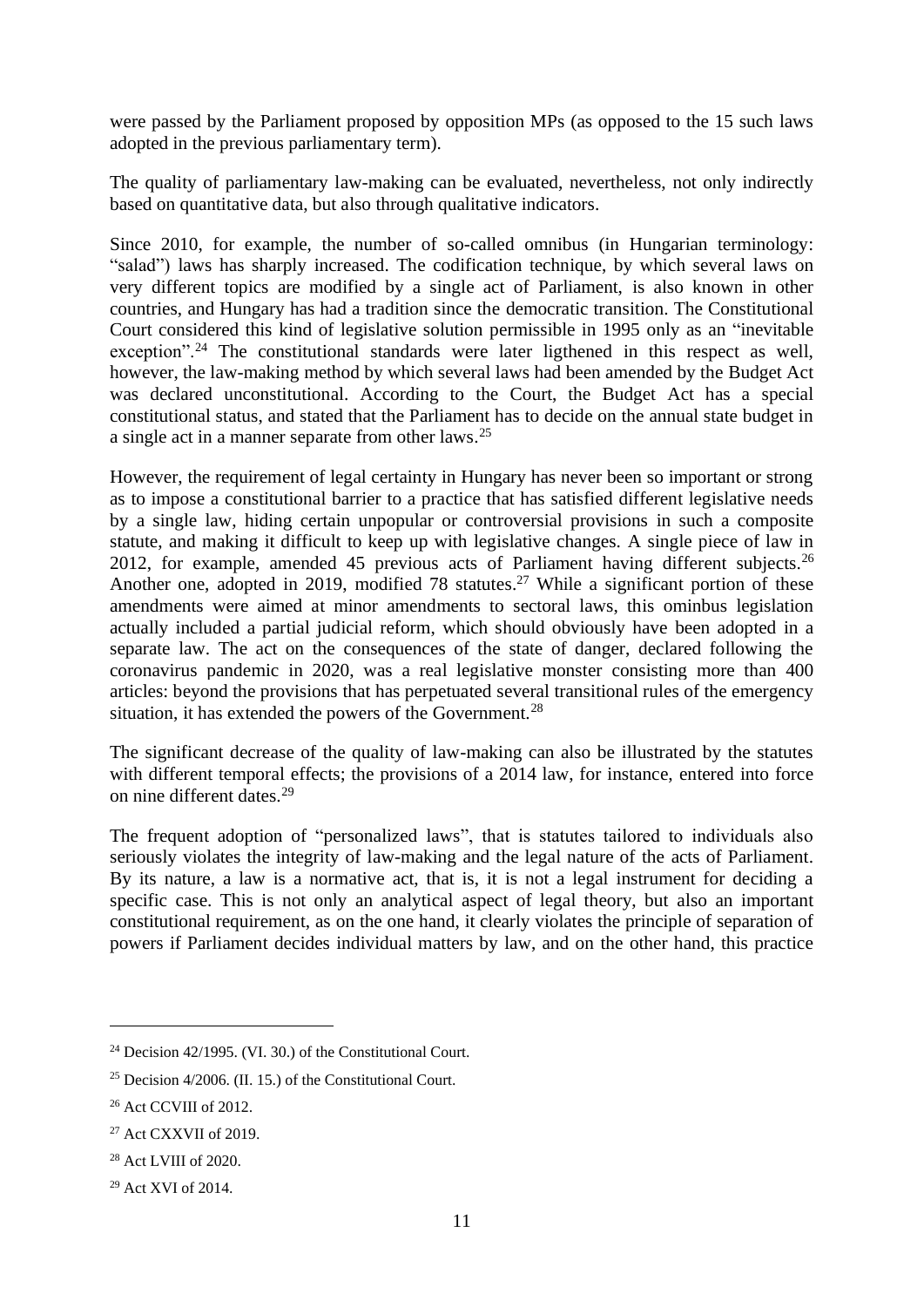excludes the effective judicial protection of those who are affected by that law.<sup>30</sup> Accordingly, in the past, the Constitutional Court has in some cases annulled a legal norm that was enacted to decide individual cases,  $31$  but this practice was very inconsistent and has now been completely forgotten. In spite of these well-known concerns, this legislative tool has now become quite often, especially in the form of laws tailored to specific individuals to provide them with special exemptions and benefits. Although such laws never name the beneficiary, laws granting individual privileges can be easily identified not only by the political context in which they are adopted, but also by their occasional, unreasonable or discriminatory nature and the precise identification of their individual addressees. These laws often serve to remove legal obstacles to the appointment of government party trustees to public office, to extend their term of office, or to provide them with material benefits. In some cases, however, this method was also used against certain individuals (such as a 2011 law that allowed a former communist party leader to be prosecuted).

It belongs to the dark side of parliamentary law-making that a number of statutes intervene in economic competition without real public interest, but serving private interests, usually based on political considerations to build clientelism, or just to prefer oligarchs loyal to the government. In the last ten years, there were many examples of this, from the re-regulation of tobacco retail to the redistribution of the gambling market, preferring specific economic activities − such as tourism or elite sports − and interest groups at the expense of certain sectors like the environment protection or the exploration of archaeological values. These trends show the instrumentalisation of parliamentary legislation for the sake of political and private gains. For example, after that a law passed in 2012 put the tobacco retail into state monopoly, retail licenses to sell tobacco products were redistributed through concession contracts. The Constitutional Court found this legislation constitutional.<sup>32</sup> In contrast, the European Court of Human Rights stated that the withdrawal of retail rights by an act of Parliament without any compensation was a violation of property rights contrary to Article 1 (protecting the right to property) of the First Additional Protocol to the European Convention on Human Rights.<sup>33</sup>

In another case, the Parliament first increased the tax payable on slot machines placed in gaming-rooms fivefold, introduced a new gambling tax, and imposed a new, costly serverbased gambling obligation for gambling industry. After a year, however, another law, adopted in a special (urgent) procedure, banned the operation of slot machines, withdrawing the licenses previously issued for operating such machines with immediate effect. In this way, the organization of gambling also became a state monopoly, but the rights of operating casinos were redistributed by the Governments among private enterprises by concession contracts. However, according to the judgment of the Court of Justice of the European Union on a reference for a preliminary ruling, a fivefold tax imposed "without a transitional period" infringes the freedom of enterprise and gives rise to a claim for damages, which must be decided by national courts.<sup>34</sup>

<sup>30</sup> Decision 5/2007. (II. 27.) of the Constitutional Court.

 $31$  Decisions 6/1994. (II. 18.) and 45/1997. (IX. 19.) of the Constitutional Court.

<sup>&</sup>lt;sup>32</sup> Decision 3194/2014. (VII. 15.) of the Constitutional Court.

<sup>33</sup> *Vékony v Hungary*, Judgement of 13 January 2015, no. [65681/13.](http://hudoc.echr.coe.int/eng#%7B%22appno%22:[%2265681/13%22]%7D)

<sup>34</sup> See C 98/14. sz. *Berlington Hungary Tanácsadó és Szolgáltató Kft. és társai kontra Magyar Állam* ügyet.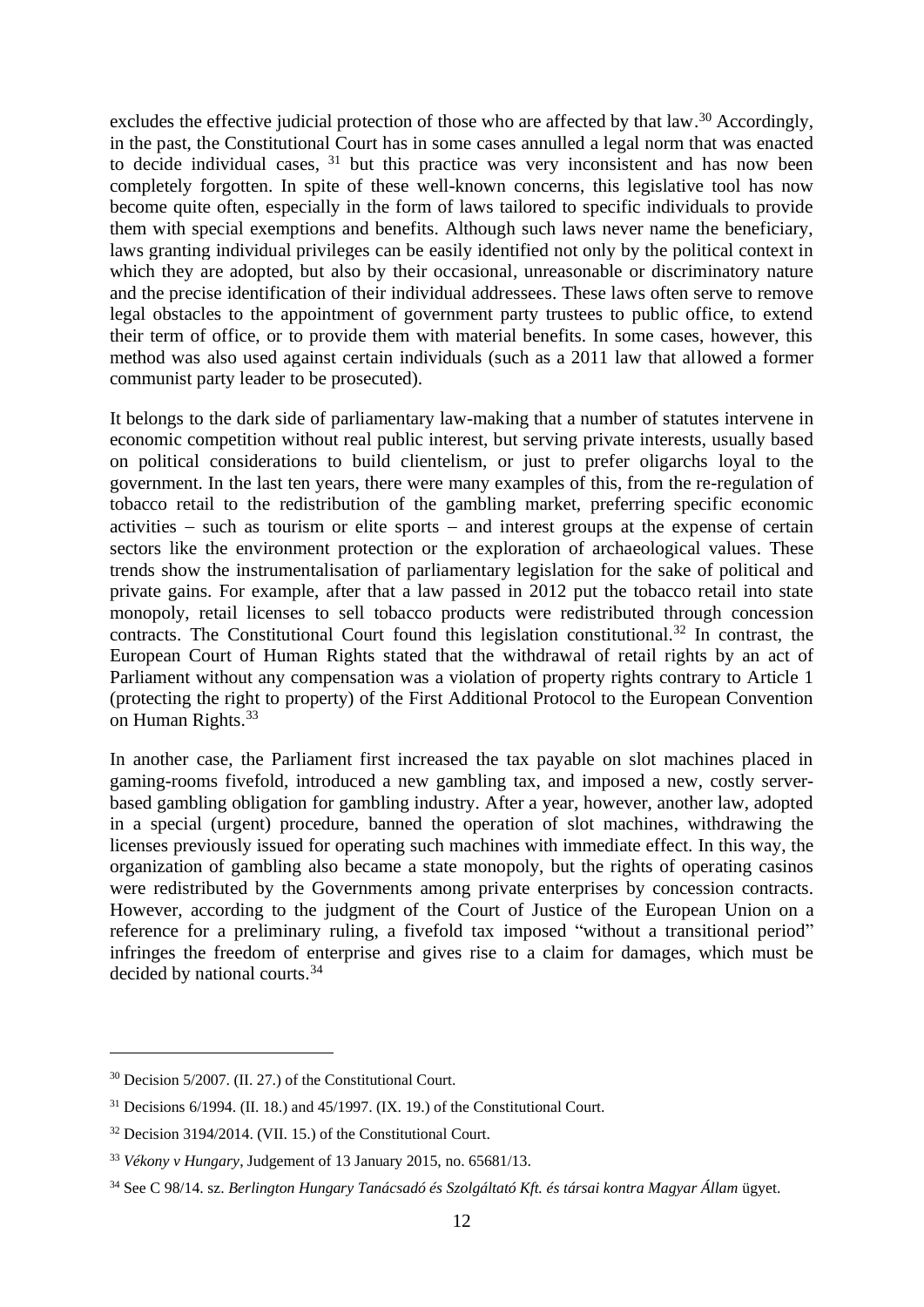Finally, constitutional concerns of parliamentary law-making must also be mentioned, even if, according to the standards of the Constitutional Court which consists exclusively of members elected by Government party MPs, the situation has not worsened significantly in this respect compared to the past. In any case, some pieces of the new legislation would not have met the previous constitutional standards. The prohibition of retroactive legislation or the protection of acquired rights are much less stringent requirements in Hungary today than they were before 2010.<sup>35</sup>

## **4. Conclusions: the Parliament in the system of the separation of powers since 2010**

As I have already pointed out, the constitutional status of the Parliament was only slightly affected by the changes after 2010, and, in a broader context, one could conclude that the role of Parliament has not changed much. Some tendencies seemed to strengthen, others to weaken the position of the Parliament in the constitutional and political system. The legislative power could have been extended by the fact that the core function of the Constitutional Court was biased from the control of the legislature to the constitutional oversight of the Judiciary. The Court was not only packed, but its powers were harshly curtailed, as it may not review the public finance legislation anymore, the access to the Court was seriosly restricted abolishing the *actio popularis*, and all its decisions had been made before 2012 were repealed. Similarly, the power of the Parliament could have increased as a result of subjugating every other independent bodies acting as a counterweight to the legislative power, such as the National Electoral Commission, the State Audit Office, the Commissioner for Fundamental Rights, the National Judicial Office, the Prosecutor General's Office, the National Media and Communications Authority, the National Authority for Data Protection and Freedom of Information, as these organs were also packed by the Government parties, becoming parts of the political spoils system. The position of Parliament could also have been strengthened by the fact that after 2010 the conditions of national referendums became stricter, as the turnout required for validity has been raised from 25% to 50% of voters. In addition, the National Electoral Commission has pursued an extremely rigorous practice, and with the exception of the Government-initiated (and otherwise manifestly unconstitutional) 2016 referendum.<sup>36</sup> it did not allow any national referendums to be held.

Nonetheless, several previously unknown limits of the legislative power appeared after 2010, such as the reorganization of the institution of the Budget Council, which gave this body a veto power over the adoption of the annual budget. The requirement of the approval of a nonelected body to budgetary power of Parliament (the lack of which could lead to the dissolution of the legislature) is unprecedented in constitutional democracies. It might be another restriction of the legislative power that any parliamentary legislation on certain policy areas needs two-thirds majority vote, which can always obstacle law-making when the government parties do not have such a majority.

<sup>35</sup> See e.g. Zoltán Szente (2013). Breaking and Making Constitutional Rules: The Constitutional Effects of the Financial Crisis in Hungary. In: X. Contiades, ed., *Constitutions in the Globsl Financial Crisis* <sup>−</sup> *A Comparative Analyis,* Farnham: Ashgate, pp. 253−258.

<sup>36</sup> Zoltán Szente, The Controversial Anti-Migrant Referendum in Hungary is Invalid, [https://www.constitutional](https://www.constitutional-change.com/tag/anti-migrant-referendum/)[change.com/tag/anti-migrant-referendum/,](https://www.constitutional-change.com/tag/anti-migrant-referendum/) October 11 2016, accessed: 09.11.2020.